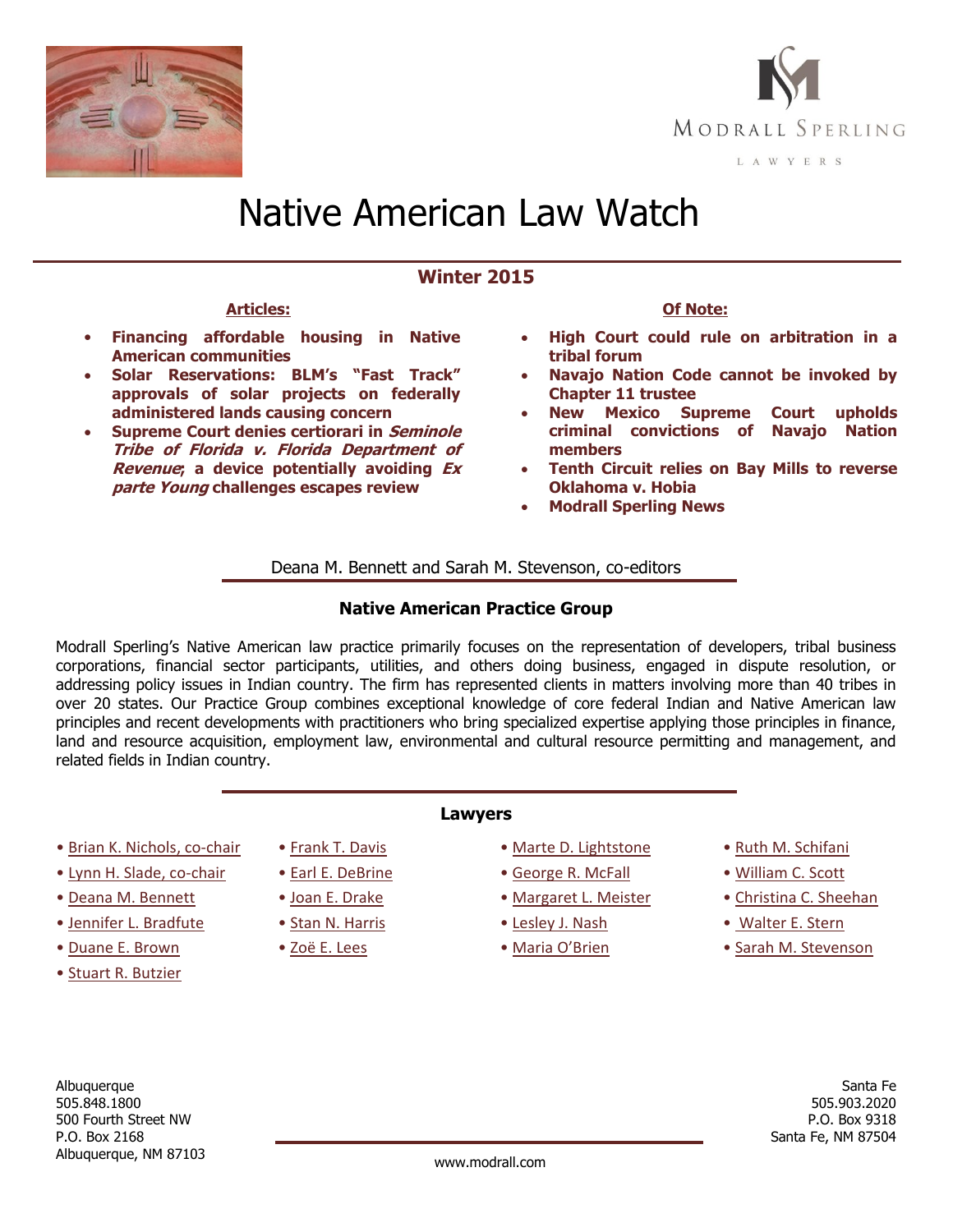# **Financing affordable housing in Native American communities**

<span id="page-1-0"></span>Development of affordable housing in and around Native American communities frequently requires a variety of financing sources due to the lower market rents that can be collected from occupants in those areas.

**Available funding sources:** The Native American Housing Assistance and Self-Determination Act

("NAHASDA") $^1$  authorizes the United States Department of Housing and Urban Development ("HUD") to make block grants to Indian tribes to carry out affordable housing activities and to carry out selfdetermined housing activities for tribal communities. Under the block

grant program, funds are made available for affordable housing, better access to mortgage markets, and integration of infrastructure resources for low-income Native American families on Indian reservations and other Indian areas. $2$  Self-determined housing activities are those that are wholly self-determined by an Indian tribe for housing activities involving construction, acquisition, rehabilitation or infrastructure that will benefit the community served by the Indian tribe.

In addition to funding through NAHASDA, housing developers may seek financing or loan guarantees through other programs administered by HUD or the United States Department of Agriculture ("USDA"). Federally funded programs require compliance with Title VI of the Civil Rights Act of 1964 and Title VIII of the Civil Rights Act of  $1968.<sup>3</sup>$  Title VI prohibits exclusion of persons from participation in or receiving the benefits of federally funded programs based on race, color and national origin. Title VIII prohibits discrimination in the

provision of housing and housing services. Title VI and Title VIII requirements do not apply to actions under NAHASDA by Indian tribes or their tribally designated housing entities.<sup>4</sup> However, when a non-Indian developer of affordable housing seeks to avail itself of both NAHASDA grant funds and other federally funded programs, such as a USDA loan guarantee, the non-Indian

"The answer lies in structuring the developer entity, which is usually a single-asset entity, in a manner that qualifies it as a tribally designated housing entity or a tribal instrumentality."

developer may be faced with a violation of Title VI and Title VIII as a result of the conflict between the requirement under NAHASDA that the housing be designated for low-income Indian families and the requirements under Title VI and Title VIII that prohibit exclusion of non-Indians from

such housing and discrimination in the provision of housing.

**Structure developer entity to comply with all applicable laws:** So how does a non-Indian housing developer draw from the multiple sources of financing that may be available for development of housing in Indian areas AND comply with United States civil rights laws? The answer lies in structuring the developer entity, which is usually a single-asset entity, in a manner that qualifies it as a tribally designated housing entity or a tribal instrumentality.

A "tribally designated housing entity" is generally an Indian housing authority or an entity established by (a) exercise of the power of self-government of one of more Indian tribes independent of state law or (b) by operation of state law providing specifically for housing authorities or housing entities for Native Americans.<sup>5</sup> Both NAHASDA funding and other federally funded programs are available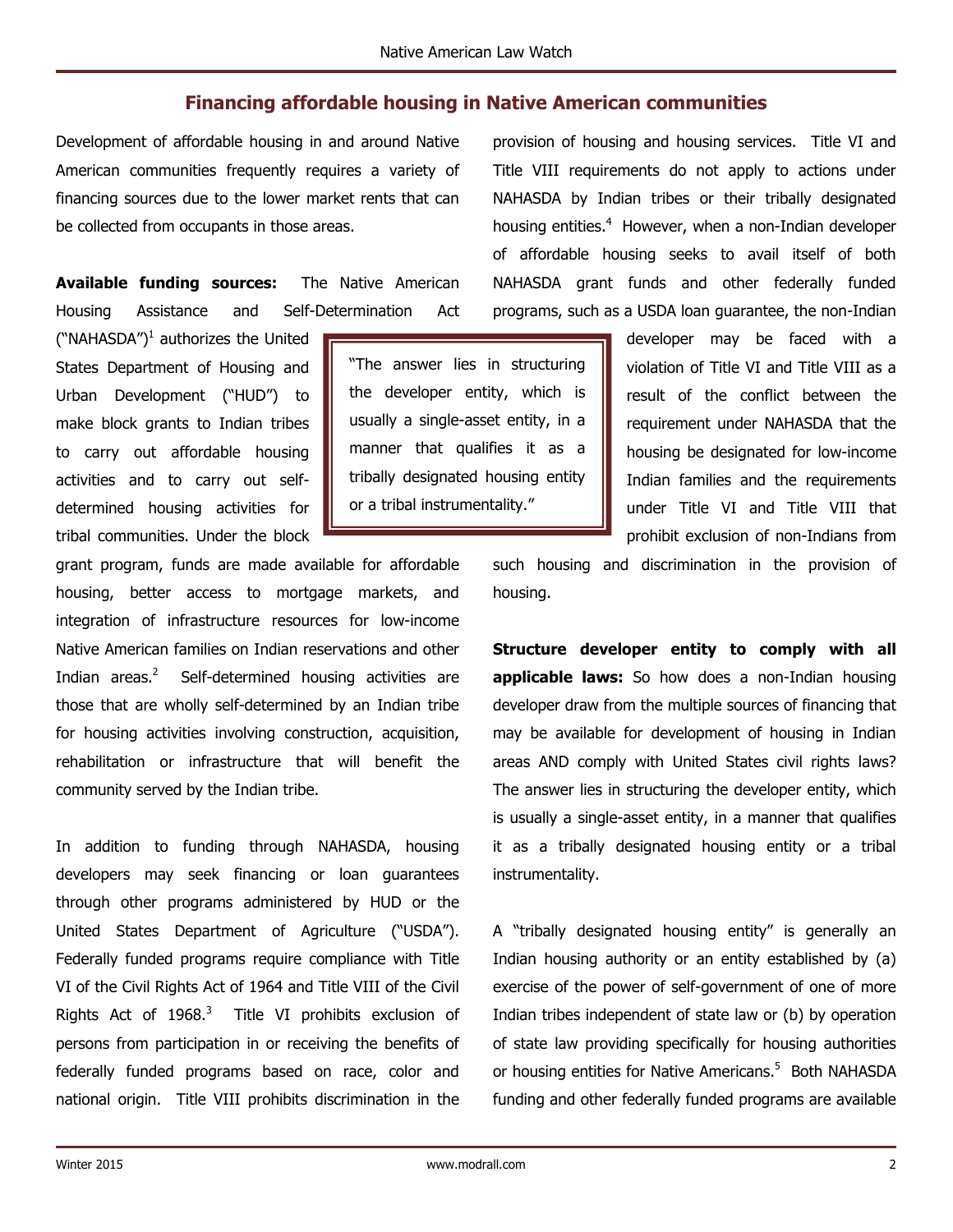to tribal housing authorities and entities established under Native American law or state laws specifically authorizing formation of Indian housing entities.

Corporate law applies in determining whether an entity is a tribal instrumentality. Under the corporate instrumentality rule, the corporate existence of the developer will be disregarded if it is so organized and controlled by a parent entity that it becomes an instrumentality of the parent entity.<sup>6</sup> For the developer entity to become a tribal instrumentality, its assets, operations and management must be controlled by an Indian tribe or a tribally designated housing entity or by another entity whose assets, operations and management are controlled by an Indian tribe or a tribally designated housing entity. A non-Indian developer entity that is properly structured as a tribal instrumentality could be awarded NAHASDA funding, as well as financing from federally funded programs and other traditional development and construction financing.

**A demonstrated success:** In a recent loan transaction for construction of a multifamily community to be located near an Indian reservation, in which Modrall Sperling was involved, the developer sought funding from a state affordable housing lender, a commercial bank, a tribal housing authority using NAHASDA grant funds, and a private fund guaranteed by USDA. The tribal housing authority and the borrower entered into an agreement providing for control by the housing authority over certain aspects of the borrower and resulting in the borrower becoming a tribal instrumentality that was eligible to receive NAHASDA funds, as well as the USDA guaranteed funds.

**The future of similar projects:** NAHASDA expired on September 30, 2013, but the U.S. Congress has continued funding it during reauthorization negotiations. Three reauthorization bills stalled in the  $113<sup>th</sup>$  Congress (H.R. 4277, H.R. 4329 and S. 1352). H.R. 360, introduced by Representative Steve Pearce (R-NM) on January 14, 2015, is making its way through committees in the  $114<sup>th</sup>$ Congress. H.R. 360 is co-sponsored by Representatives from several states with significant Native American communities – Alaska, Arizona, Hawaii, Michigan, Minnesota, Montana, Nevada, Oklahoma, Washington and Wisconsin.

**Take-away:** Project developers should take full advantage of the many funding sources available to construct housing where the need exists. A properly structured corporate entity will be able to take advantage of funds set aside for constructing tribally designated housing, while not running afoul of federal civil rights laws.

For more information, please contact [Debbie Ramirez.](http://modrall.com/DeboraRamirez)

 $\overline{a}$ 

 $^{1}$  43 U.S.C. § 4101 *et seq*.

<sup>&</sup>lt;sup>2</sup> NAHASDA defines "Indian tribe" as any federally recognized tribe or state recognized tribe. "Indian area" is an area within which an Indian tribe or tribally designated housing entity, as authorized by one or more Indian tribes, provides assistance under NAHASDA for affordable housing. *Id.* at 4103(13) & (11).

<sup>&</sup>lt;sup>3</sup> 42 U.S.C. § 2000d *et seq.* and § 3601 *et seq.* 

<sup>&</sup>lt;sup>4</sup> See 24 C.F.R. § 1000.12(d).

 $5$  43 U.S.C. § 4103(22).

<sup>6</sup> See, e.g., National Bond Finance Co. v. General Motors Corp., 238 F. Supp. 248, 255 (D.Mo. 1974).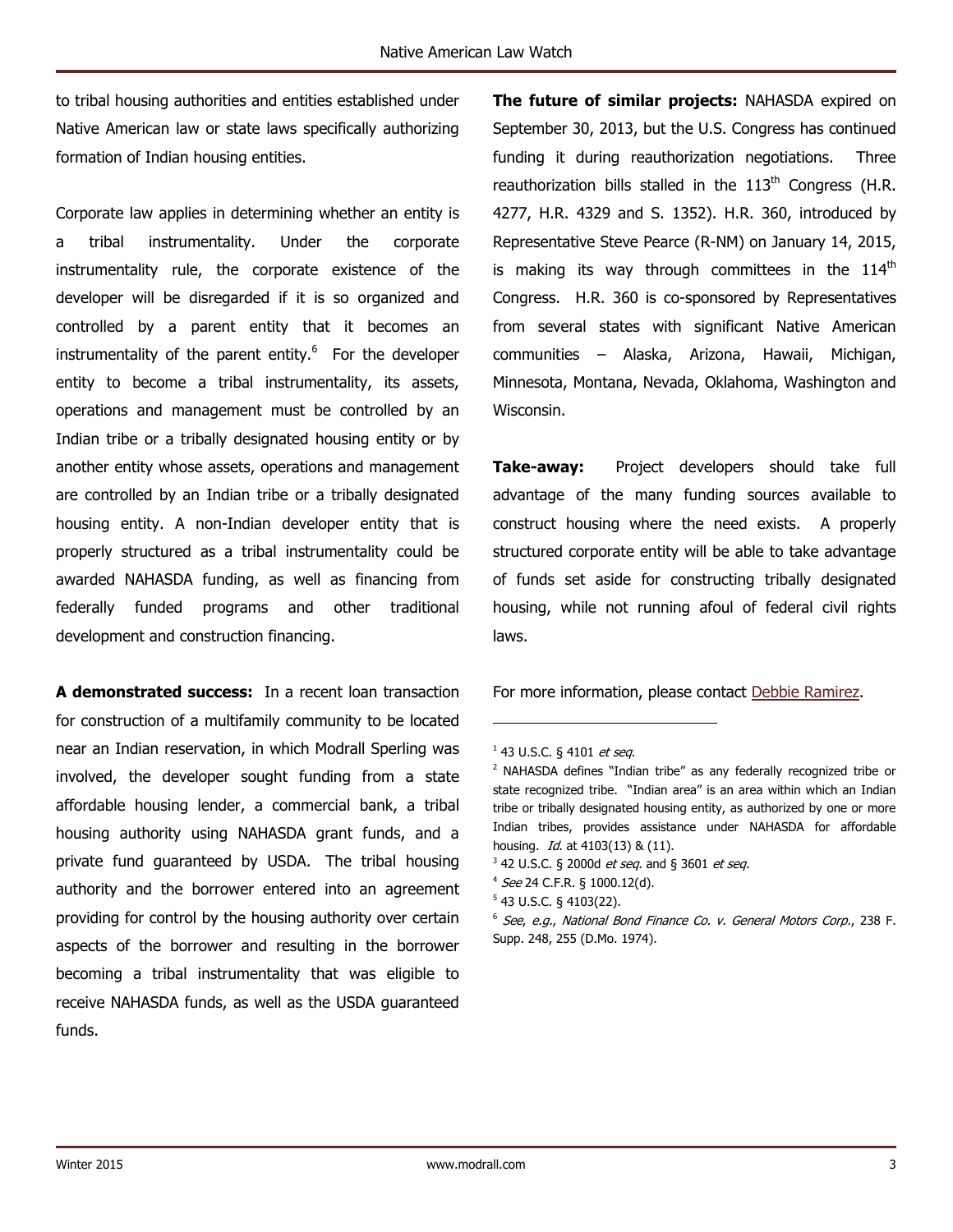# <span id="page-3-0"></span>**Solar Reservations: BLM's "Fast Track" approvals of solar projects on federally administered lands causing concern**

"While the CRIT case is in the early stages of litigation, it provides an important lesson for clean energy developers. BLM is working on unprecedented

volumes of projects."

The goal of generating 80% of the Nation's electricity from clean energy sources by 2035 has led to numerous solar power project proposals on millions of acres of federally owned lands. Native American lands in the sunny, vast regions of the western United States seem, to many, like ideal places for solar power projects. $<sup>1</sup>$  However,</sup> solar development on tribal lands have increasingly come under fire amid accusations the United States Bureau of Land Management ("BLM") is "fast tracking" projects without sufficient consultation with Native American tribes or environmental impact assessment. The recent case filed by the Colorado River Indian Tribes ("CRIT") challenging the approval of a utility-scale energy generation facility on federal lands in Blythe, California,

highlights the increased conflict between the current Administration's policy of pushing for clean energy expansion and a federal agency's duty to comply with federal statutes requiring consultation and environmental review.

**Development of "clean energy" on Tribal lands:**  Four major factors have contributed to a surge in solar energy. The eight-year extension of the Investment Tax Credit for renewable energy that was part of the 2008 Bush administration's economic bailout package; State renewable portfolio standards; the Obama administration's pro-solar policies, including friendly environmental reviews, cash grants in lieu of tax credits and guaranteed loans; and the steep decline in the price of photovoltaic units ("PV"), or solar panels.

These factors have assisted tribes like the Hopi Tribe to accelerate their expansion into clean energy. A nongaming tribe, the Hopi Tribe historically has received over 80% of tribal revenues from coal rovalties.<sup>2</sup> However, after air quality complaints were filed and concerns started to rise regarding depletion of the Nation's water source, the Hopi Tribal Government established the Hopi Clean Air Partnership Project to begin a paradigm shift from a coal dominated economy to one that is more diversified. The move led to the Hopi Solar Electric Enterprise, a project that assists Hopi and Navajo families purchase and install PV for their homes.

Support for solar projects on federal and tribal lands is not unanimous, however. In one high-profile example, the U.S. District Court for the Southern District of California

> granted a preliminary injunction to delay the construction of the Imperial Valley Solar project, located near El Centro, California. $3$  Brought by the Quechan tribe, the suit challenged BLM final approval alleging that during the National Environmental Policy Act process, the Department of

the Interior's Draft Environmental Impact Statement ("EIS") failed to adequately analyze the impacts on cultural or historical resources of the tribe from destruction of the proposed site. Though there were numerous communications between specific tribe members and the BLM, the court found that they did not amount to the type of "government-to-government" consultations the National Historic Preservation Act requires. The 709 megawatt project would be located on 6,500 acres of mostly federal land and, prior to the suit, had been in development for over five years, with three years of permitting work at a cost of over twenty million dollars. The license for the project has been terminated.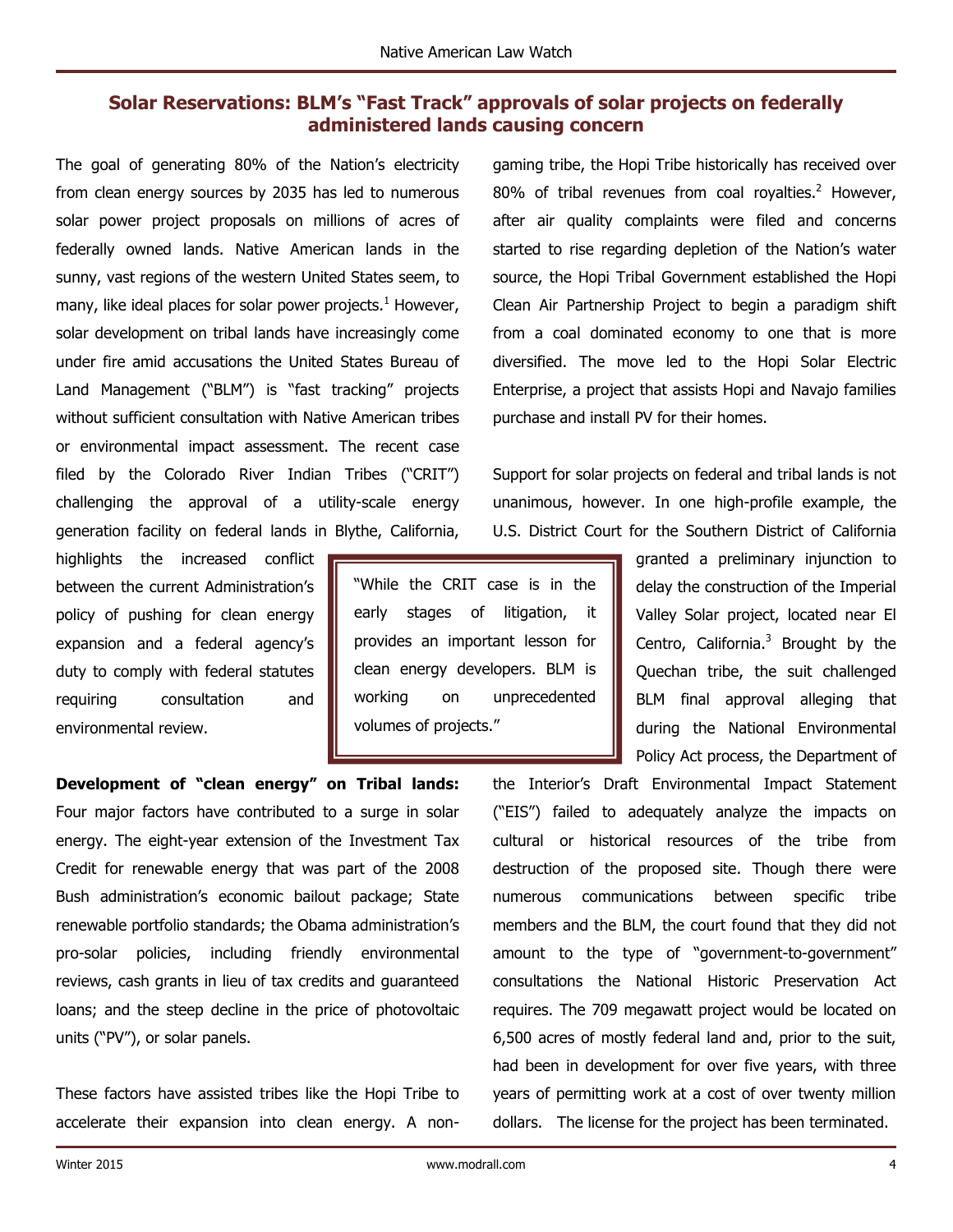**The CRIT challenge:** On December 4, 2014, the CRIT filed a complaint in the U.S. District Court for the Central District of California seeking injunctive relief vacating BLM approval of the Modified Blythe Solar Power Project ("Blythe Project"), a utility scale solar energy generation facility slated for development. In a case almost identical to the Imperial Valley Solar project, CRIT, whose reservation begins a few miles northeast of the Blythe Project, alleged BLM conducted no government-togovernment consultation prior to the project's approval.

In its complaint, CRIT, a federally recognized Indian Tribe whose members include Mohave (Aha Macav), Chemehuevi, Hopi, and Navajo peoples, allege that the ancestors of its Mohave and Chemeheuvi members occupied the Mohave Desert since time immemorial, using trails that cross the Blythe Project site and leaving behind burial grounds, grindstones, hammerstones, petroglyphs and trails. CRIT alleges that the BLM has placed this, and many other solar projects, on a "fast track" review program that leaves little time for meaningful consultation with the Tribes and, improperly according to CRIT's complaint, typically defers any "on-the-ground" analysis of cultural resources to post project approval. In particular, CRIT objected to the Draft EIS' statement that BLM had "consulted" with the Tribes in preparing the document, noting there had been only two meetings between CRIT

and BLM prior to approval where the project had been listed for discussion.

**Take-Away:** While the CRIT case is in the early stages of litigation, it provides an important lesson for clean energy developers. BLM is working on unprecedented volumes of projects. Private developers of projects on or adjacent to federal lands near reservations should engage their own legal counsel throughout the permitting process to help navigate the application process and ensure that any leases or permits are legally defensible. Further guidance for developers, Tribes, and communities should be available in the future, as the comment period for the BLM's Draft Competitive Leasing Rule for Wind and Solar Leasing closed December 1, 2014. $4$ 

For more information, please contact Deana M. [Bennett](http://modrall.com/dmb) or [Benjamin Nucci.](http://modrall.com/ban)

 $\overline{a}$ 

On January 12, 2012, the United States Supreme Court denied the Seminole Tribe's ("Tribe") petition for certiorari, declining to review the Eleventh Circuit Court of Appeals' opinion, which held the Eleventh Amendment barred the Tribe's federal court suit to invalidate a Florida Department for Revenue state fuel  $\text{tax.}^1$  The State collects the fuel tax from off-reservation suppliers before

the fuel is sold to consumers including the Tribe, but under Florida law the legal incidence of the tax is on the ultimate consumer of the fuel; in this case, the Tribe. The case presented the question whether, by structuring a tax to deprive a taxpayer of standing until after the tax has been paid, a government can evade Ex parte Young

<sup>&</sup>lt;sup>1</sup> See BLM Fact Sheet, Renewable Energy: Solar, U.S. Dept. of Interior, http://www.blm.gov/style/medialib/blm/wo/MINERALS\_\_REALTY\_\_AND\_ RESOURCE\_PROTECTION\_/energy/solar\_and\_wind.Par.99571.File.dat/fa ct\_Solar.pdf

<sup>&</sup>lt;sup>2</sup> See generally The Hopi Tribe And The US Environmental Protection Agency Clean Air Partnership Report, September 2004, http://apps1.eere.energy.gov/tribalenergy/pdfs/hopi03final.pdf <sup>3</sup> Quechan Tribe of the Fort Yuma Indian Reservation v. U.S. Dept. of Interior, 755 F. Supp. 2d 1104 (S.D. Cal. 2010). 4 79 Fed. Reg. 59022 (Sept. 30, 2014).

<span id="page-4-0"></span>**Supreme Court denies certiorari in Seminole Tribe of Florida v. Florida Department of Revenue; a device potentially avoiding Ex parte Young challenges escapes review**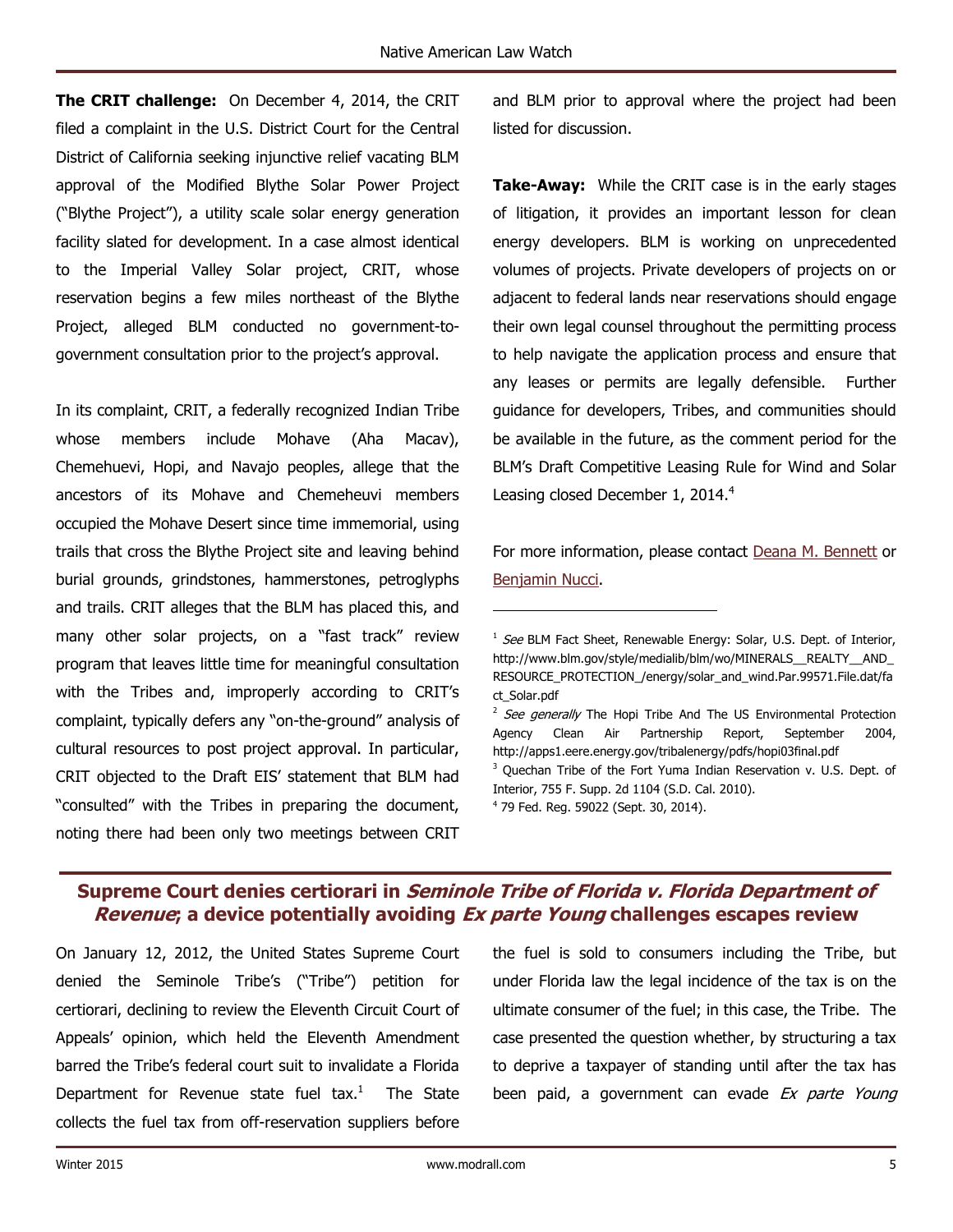review that otherwise would be available by action against officials.

**A short version of a long background:** The Tribe sought a declaration that it was exempt under the Indian Commerce Clause and federal common law from the fuel tax, an injunction establishing it is entitled to a refund of taxes the Tribe paid when it purchased fuel off of Tribal land. First, the Tribe filed suit for declaratory judgment and refund in state court. This suit ended with a Florida appellate court affirming the dismissal of the suit on grounds the fuel tax did not violate the Indian Commerce only." If the Tribe was exempt from the fuel tax, it would be entitled to a refund under Florida law, which requires pre-payment of the tax and request for a refund. "We cannot declare the Tribe exempt from the fuel tax, nor can we enjoin the Department and its individual officer to pay the Tribe a refund. Granting either form of relief would be tantamount to a judgment that Florida must pay the Tribe cash from state coffers. State sovereign immunity forecloses that relief." $4$  The majority opinion refused to re-write Florida law to fashion prospective relief for the Tribe.

Clause because the tax was collected from the Tribe outside of Tribal land. Then, the Tribe filed suit against the Department of Revenue and its director in federal court seeking declaratory and

injunctive relief, and damages, representing the fuel taxes paid by the Tribe in the preceding three years. The federal district court dismissed the complaint.

**On appeal, victory for the State:** On appeal, the Court of Appeals did not address the district court's grounds for dismissal, because it determined sovereign immunity barred the Complaint. The Court recited that the Eleventh Amendment barred a suit against a State unless Congress had abrogated the State's immunity from suit, or the State had waived its immunity. Neither had occurred prior to the Tribe's filing suit, and thus "Florida, an unconsenting State, is immune from suit regardless of the nature of the relief sought."<sup>2</sup> The Court of Appeals also held that the Ex parte Young doctrine<sup>3</sup> did not provide an exception to sovereign immunity permitting suit against the director because the Tribe sought damages from the Florida treasury; "the relief the Tribe seeks is equitable in name

"Granting either form of relief would be tantamount to a judgment that Florida must pay the Tribe cash from state coffers. State sovereign immunity forecloses that relief."

In dissent, Judge Jordan argued that the Tribe sought only prospective relief. The majority opinion, however, dismissed this argument, because the prospective relief sought was the

"functional equivalent" of a money judgment.<sup>5</sup> The suit was different from one enjoining a tax collector, according to the majority opinion, because it was not merely asking for a declaration that a tax collector enter onto the Tribe's land to collect tax. Rather, the Tribe sought a declaration that the State be required to refund to the Tribe fuel taxes collected outside of Tribal land.

**Take-away:** The Supreme Court's denial of the petition for certiorari leaves in place a ruling that allows a State (or officials of the federal government or a tribal government, who can also be sued under the Ex parte Young exception to sovereign immunity), to structure a taxing program to immunize it from federal court review. As Judge Jordan said in dissent, the majority decision "allow[s] a state to shield the enforcement of any tax, no matter how constitutionally untenable, from challenge in federal court simply by enacting a precollection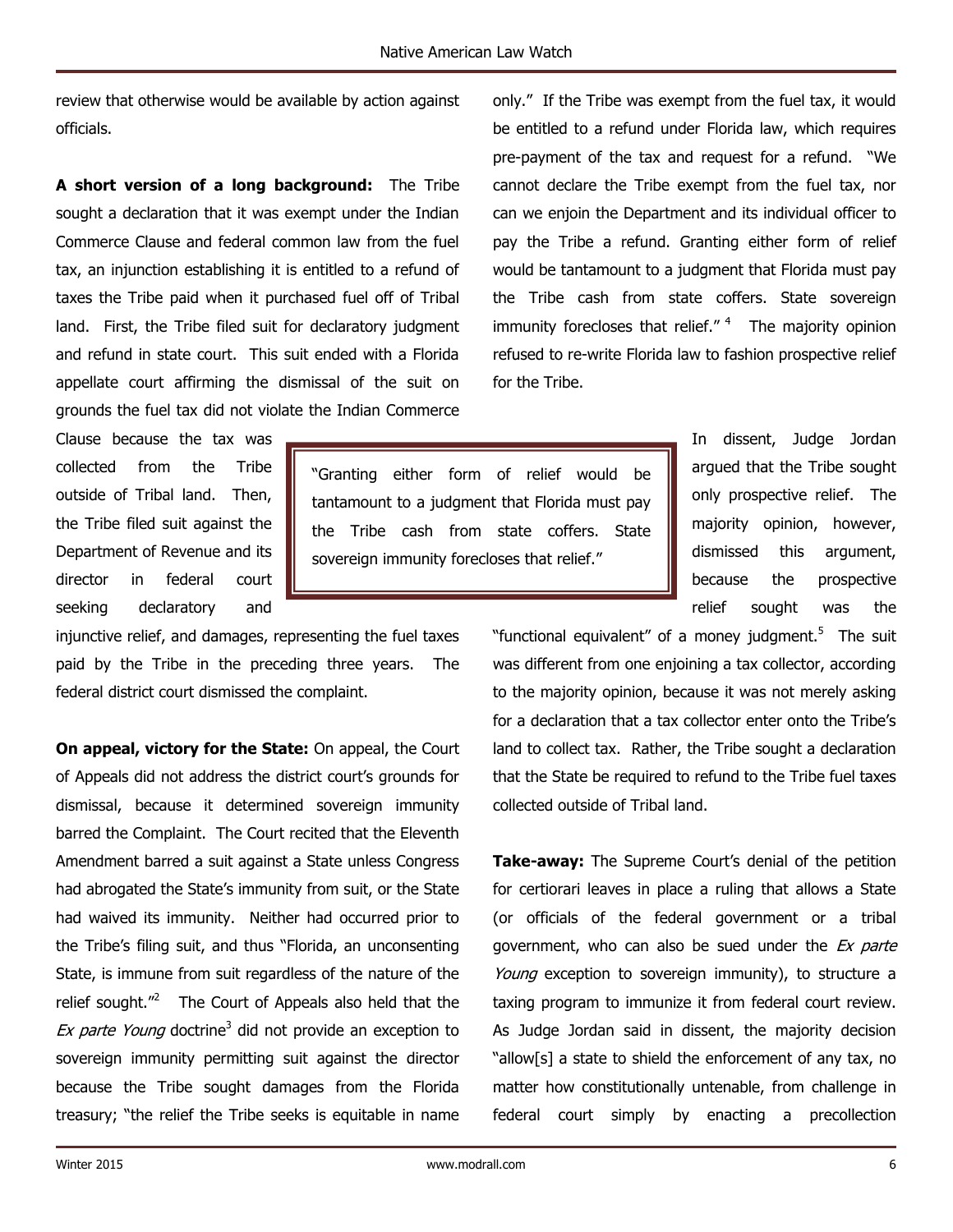$\overline{a}$ 

<span id="page-6-1"></span>procedure."<sup>6</sup> While the majority decision comports with the traditional Ex parte Young structure, permitting only prospective declaratory or injunctive relief, it fails to satisfy a central purpose of the doctrine, to prevent sovereign immunity from foreclosing federal court relief, even against officers, for ongoing violations of federal law.

For more information, please contact [Lynn Slade](http://modrall.com/lhs) or Sarah

#### [Stevenson.](http://modrall.com/sms)

<sup>1</sup> 750 F.3d 1238, 1239 (11th Cir. 2014) cert. denied, No. 14-351, 2015 WL 132969 (U.S. Jan. 12, 2015).

- $^{2}$  Id. at 1243 (internal quotation marks and citations omitted).
- <sup>3</sup> Ex parte Young, 209 U.S. 123 (1908).
- 4 750 F.3d at 1244.
- <sup>5</sup> *Id.* at 1245.
- $6$  Id. at 1251.

# **OF NOTE**

## **High Court could rule on arbitration in a tribal forum**

<span id="page-6-0"></span>On December 31, 2014, CashCall, Inc., petitioned the United States Supreme Court for a writ of certiorari to review the Eleventh Circuit Court of Appeals' decision in *Inetianbor v. CashCall, Inc.*<sup>1</sup> The case arises out of a dispute over a loan issued by Western Sky Financial, LLC, which is owned by an enrolled member of the Cheyenne Sioux River Tribe, and which operates on the Cheyenne River Indian Reservation in South Dakota. The Eleventh Circuit upheld the district court's conclusion, under the Federal Arbitration Act ("FAA"),<sup>2</sup> that arbitration could not be compelled under the arbitration clause included in the loan agreement, because the arbitral forum selected by the parties, the Cheyenne River Sioux Nation, was not available. The questions presented by the petition focus on the interpretation of the FAA, but the issues of the availability of a tribal arbitral forum may play a role in the Court's decision, if it grants the petition for a writ of certiorari. For more information, contact Deana M. [Bennett](http://modrall.com/dmb) or [Lynn Slade.](http://modrall.com/lhs)

<sup>1</sup> 768 F.3d 1346 (11th Cir. 2014). 2 9 U.S.C. § 1 et seq.

 $\overline{\phantom{a}}$ 

# **Navajo Nation Code cannot be invoked by Chapter 11 trustee**

On November 19, 2014, the Fifth Circuit Court of Appeals issued *In re Vallecito Gas*,<sup>1</sup> ruling that a provision of the Navajo Nation Code preventing the transfer of an overriding royalty interest could not be used by a trustee appointed in a Chapter 11 bankruptcy case to void the transfer. The underlying overriding royalty in a gas lease of tribal minerals interest at issue was transferred by the debtor six months before it filed for bankruptcy and thereafter transferred to purchasers in good faith. Neither of the transfers were approved by the Mineral Department Navajo Nation, as required by 18 N.N.C. § 605(A)(6). The Chapter 11 Trustee was appointed several years into the bankruptcy and sought to void the transfer and use the royalty to repay creditors. One of the key pieces of evidence sought to be introduced by the Trustee was a letter from the Navajo Nation Department of Justice stating that any purported transfer of the overriding royalty interest is invalid and void. The Bankruptcy Court excluded the letter from evidence as hearsay, a ruling affirmed on appeal. As to the substantive ruling, the Fifth Circuit held that the Trustee could not assert the Navajo Nation Code provision as a defense, because neither he nor the debtor (whose shoes he stands in) was entitled to its protections,